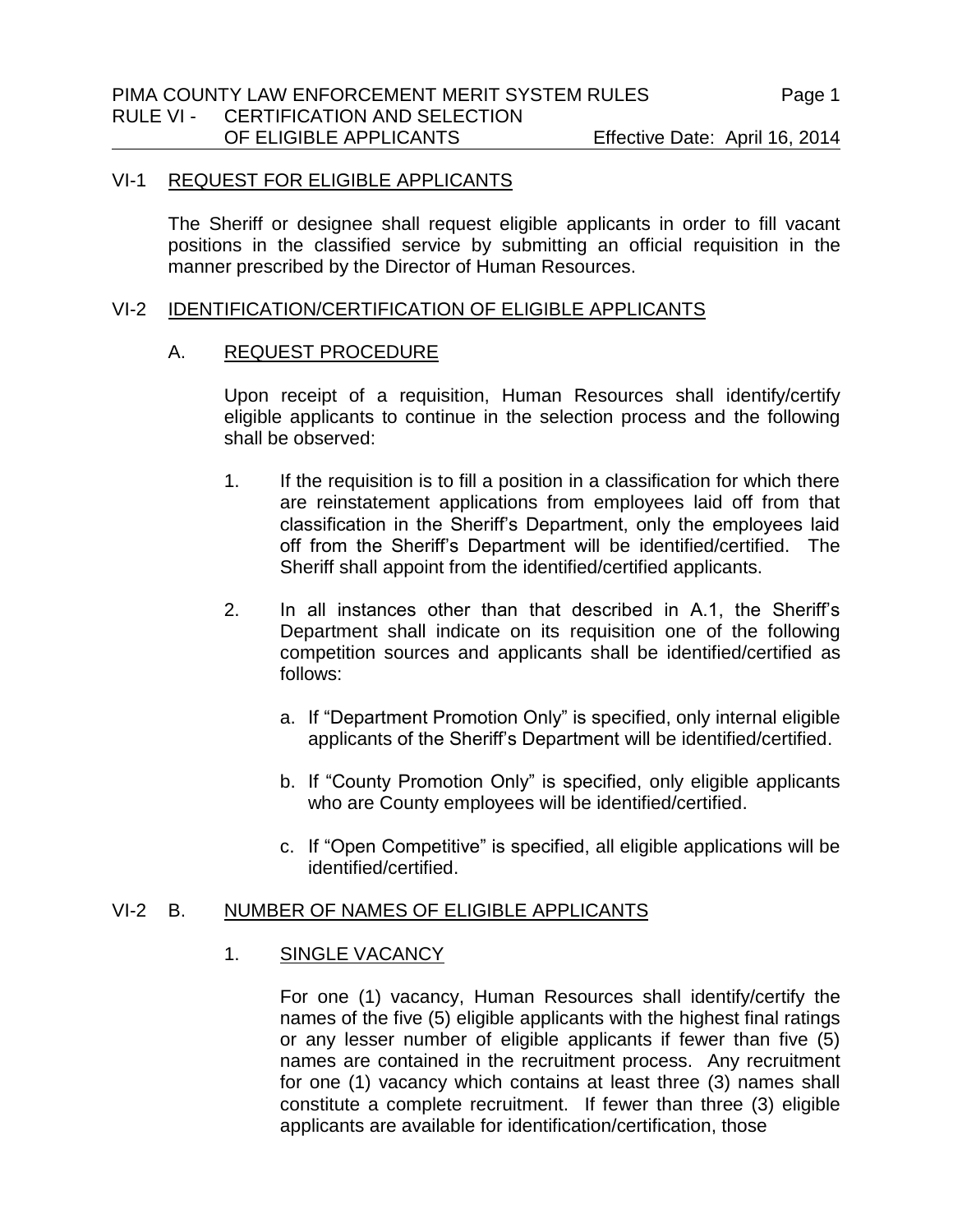- VI-2 B. 1. available will be authorized to participate in the selection process with the concurrence of the Sheriff.
	- 2. MULTIPLE VACANCIES

If a requisition is received to fill more than one (1) vacancy from the same recruitment, Human Resources shall establish procedures for identifying/certifying additional names.

## C. AVAILABILITY OF ELIGIBLE APPLICANTS

An eligible applicant shall be certified on the basis of indicated availability for employment consideration. It shall be the responsibility of the eligible applicant to notify Human Resources in writing of any change affecting availability for appointment.

# VI-3 SELECTIVE CERTIFICATION

Human Resources may make a selective certification of eligible applicants to the Sheriff from identified/certified applicants when the vacant position requires specialized knowledge and/or experience, special background or qualification within the particular classification, or within a particular geographic area.

# VI-4 BREAKING TIES FOR CERTIFICATION

When two or more composite scores are identical, Human Resources shall break any ties by the following methods in the order named:

- A. First, the highest oral examination score shall be ranked.
- B. Second, the highest written test score shall be ranked.
- C. Third, the highest experience evaluation shall be ranked.
- D. If none of the above factors break a tie, the eligible applicants shall be certified as one rank and this shall be so indicated on the list of identified/certified applicants.

### VI-5 TIMELINESS OF SELECTION PROCESS

A. The life of a recruitment process during which action may be taken shall be fixed by Human Resources giving consideration to the area, type of position, and other factors, and may be extended by the Director of Human Resources.